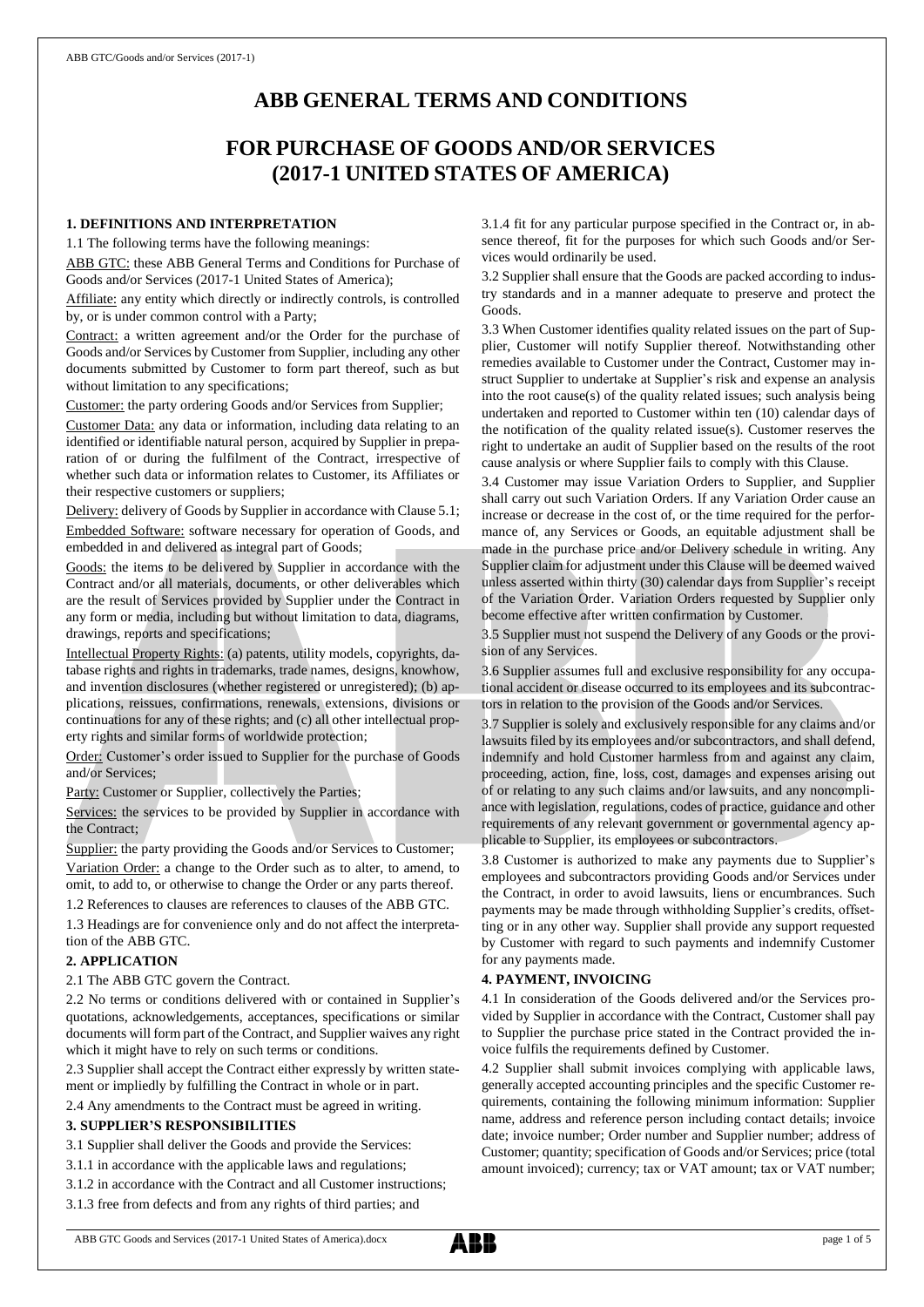Authorized Economic Operator and/or Approved Exporter Authorization number and/or other customs identification number, if applicable; payment terms as agreed.

4.3 Invoices must be sent to the billing address specified in the Contract.

4.4 Customer may accumulate all invoices until end of a calendar month (EOM). The ordinary net date of an invoice (the Net Date) is 90 (ninety) calendar days after the latest of:

(i) the date of receipt of Supplier's invoice complying with Customer's instructions or EOM following such date, or

(ii) the date of Delivery of Goods and/or completion of Services.

Customer shall authorize payment of invoice in the next payment run following the Net Date.

Customer shall make one payment run every 15 calendar days.

4.5 Customer will reimburse expenses only at cost and to the extent agreed in writing.

4.6 Services charged on the basis of hourly rates require written confirmation of Supplier's time sheets by Customer. Supplier shall submit such time sheets to Customer for confirmation as may be instructed by Customer but latest together with any related invoice. Confirmation of time sheets cannot be construed as acknowledgement of any claims. Customer is not obliged to pay invoices based on time sheets which are not confirmed by Customer in writing.

4.7 Customer reserves the right to set off or withhold payment for Goods and/or Services not provided in accordance with the Contract.

4.8 Customer may withhold payment pending receipt of evidence from Supplier, as reasonably required by Customer, to establish the absence of liens, encumbrances and claims against any property of Customer related to the Goods and/or Services that are the subject of the Contract.

# **5. DELIVERY, PERFORMANCE OF SERVICES**

5.1 Unless agreed otherwise in the Contract, the Goods shall be delivered in accordance with INCOTERMS 2010 FCA, to the place defined in the Contract or, if no such place has been defined, to Customer's place of business.

5.2 The Services shall be provided at the place specified in the Contract or, if no such place has been specified, at Customer's place of business. 5.3 Supplier shall provide no later than at the time of acceptance of the Contract the following minimum information: number of packages and contents, the customs tariff numbers of the country of consignment, and the countries of origin for all Goods. For controlled Goods, the relevant national export control numbers must be indicated and, if the Goods and/or Services are subject to U.S. export regulations, the U.S. Export Control Classification Numbers (ECCN) or classification numbers of the International Traffic in Arms Regulations (ITAR) must be specified. Proofs of preferential origin as well as conformity declarations and marks of the country of consignment or destination are to be submitted without being requested; certificates of origin upon request. Supplier shall state the Order number on all invoices (in particular but not limited to commercial, pro forma or customs invoices).

5.4 The Goods shall be delivered, and Services shall be provided during Customer's business hours unless otherwise requested by Customer.

5.5 Upon Delivery, Supplier (or its appointed carrier) shall provide Customer a delivery note and any other required export and import documents not mentioned in Clause 5.3. If Customer has approved partial delivery, such delivery note shall also include the outstanding balance.

5.6 Ownership of the Goods passes to Customer at Delivery. To the extent that the Goods contain Embedded Software, ownership of such Embedded Software will not passto Customer, but Supplier shall grant, or – as applicable – shall procure that the third party owner grants, Customer and all users a worldwide, irrevocable, perpetual, transferable, non-exclusive, royalty-free right to use the Embedded Software as integral part of such Goods and/or for servicing either of them.

## **6. ACCEPTANCE**

6.1 Delivery of Goods or provision of Services may not be deemed to be acceptance of such Goods or Services by Customer. Customer shall

have reasonable time to inspect or test the Goods and/or Services and to report any defects to Supplier. If a defect in the Goods and/or Services was not reasonably detectable during the inspection, Customer shall have reasonable time to provide notice of such defect after it has become apparent and/or to reject the Goods and/or Services.

6.2 The Parties may agree on a certain acceptance procedure, in which case acceptance will be subject to Customer's written acceptance statement. Supplier shall inform Customer in writing within a reasonable time period in advance when the Goods and/or Services are ready for acceptance.

6.3 Customer may enforce any remedy defined in the Contract for any rejected Goods or Services.

## **7. DELAY**

If the Delivery of Goods or the provision of Services does not comply with the agreed date(s), Customer may:

7.1 terminate the Contract in whole or in part; and

7.2 refuse any subsequent delivery of the Goods or provision of the Services; and

7.3 recover from Supplier any expenses reasonably incurred by Customer in obtaining the Goods and/or Services in substitution from another supplier; and

7.4 claim damages for any cost, loss, expenses and liquidated damages incurred by Customer which are attributable to Supplier's delay; or

7.5 claim liquidated damages as agreed in the Contract.

## **8. WARRANTY AND REMEDIES**

8.1 Supplier warrants that the Goods and/or Services comply with the Contract, including but without limitation to Supplier's responsibilities as defined in Clause 3.1.

8.2 Supplier warrants that the Goods are new and unused at the date of Delivery and remain free from defects during the warranty period.

8.3 The warranty period is twenty four (24) months from Delivery.

8.4 In case of breach of any warranty which is not remedied within forty eight (48) hours from Customer's notification, or in case of any other breach of the Contract, Customer is entitled to enforce any or more of the following remedies at its discretion and at Supplier's expense:

8.4.1 to give Supplier another opportunity to carry out any additional work necessary to ensure that the Contract is fulfilled, and/or to obtain prompt repair or replacement of the defective Goods and/or Services;

8.4.2 to carry out (or to instruct a third party to carry out) any additional work necessary to make the Goods and/or Services comply with the Contract;

8.4.3 to refuse any further Goods and/or Services;

8.4.4 to claim such damages as may have been sustained by Customer as a result of Supplier's breach of the Contract;

8.4.5 to terminate the Contract; in such event Customer has no obligation to compensate Supplier, and, at Customer's option, Supplier shall pay back to Customer any remuneration received from Customer for the Goods and/or Services and take back the Goods at Supplier's own cost and risk.

8.5 In case of a breach of any warranty, the entire warranty period shall be restarted for the defective Goods/Services from the date the remediation is completed to Customer's satisfaction.

8.6 The rights and remedies available to Customer under the Contract are cumulative and are not exclusive of any rights or remedies available at law or in equity.

## **9. INTELLECTUAL PROPERTY RIGHTS**

9.1 Subject to Clause 9.2, Supplier hereby grants Customer, or undertakes to procure that Customer is granted, a worldwide, irrevocable, transferable, non-exclusive, royalty-free license to use the Intellectual Property Rights in the Goods, including Embedded Software, if any.

9.2 Supplier herewith assigns to Customer full ownership rights in any Intellectual Property Rights in Goods resulting from the Services. Supplier further agrees, upon Customer's request and at its cost, to take all

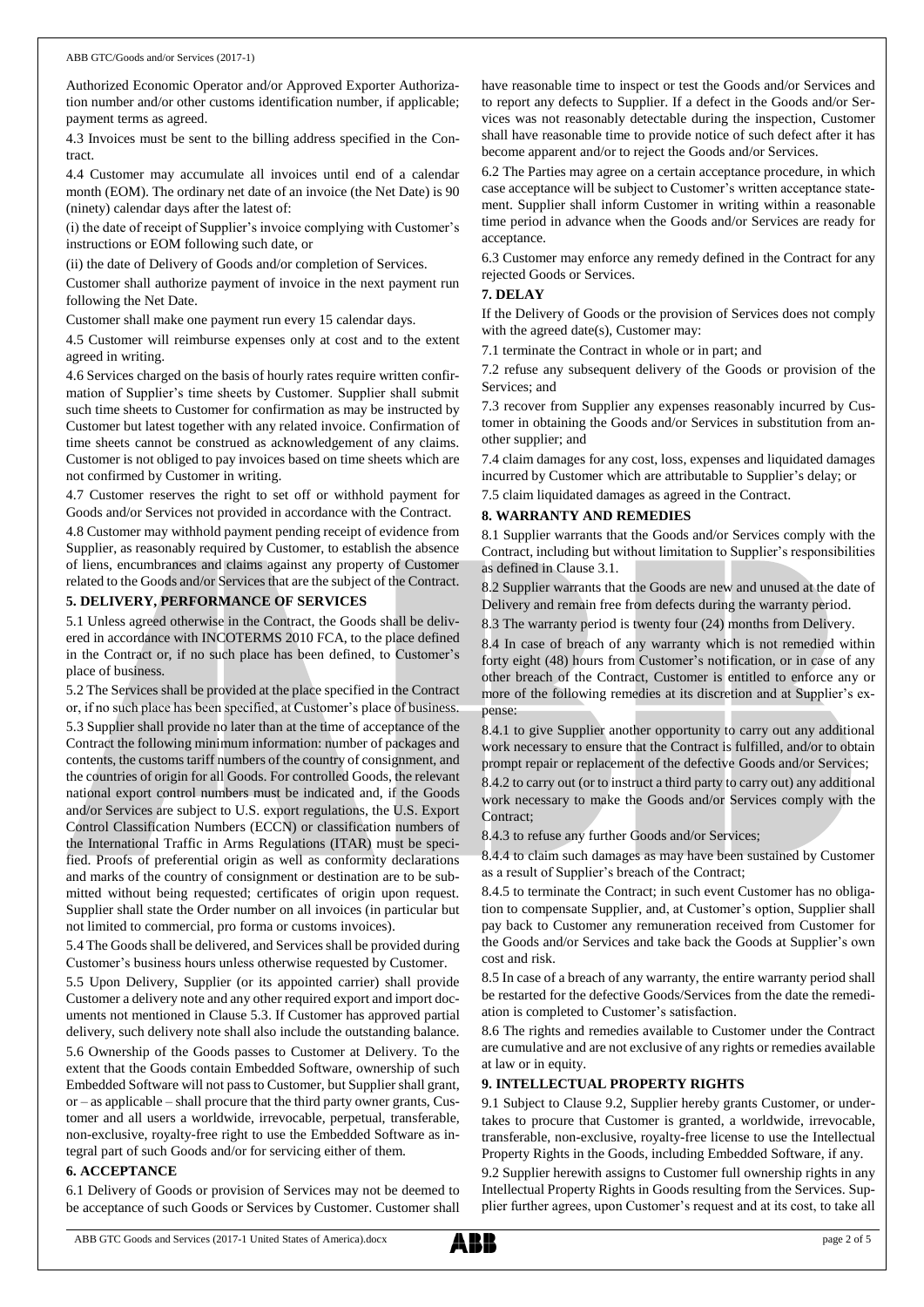further steps necessary to perfect Customer's ownership to the Intellectual Property Rights.

9.3 Intellectual Property Rights in any Goods created by or licensed to Supplier prior or outside a Contract (Pre-Existing IPR) will remain vested in Supplier (or the third party owner). To the extent that Pre-Existing IPR are embedded in any Goods resulting from the Services, Supplier grants, or undertakes to procure that the third party owner grants, Customer and its Affiliates a worldwide, irrevocable, transferable, non-exclusive, royalty-free license to use the Pre-Existing IPR as part of such Goods, including the right to improve, develop, market, distribute, sublicense or otherwise use such Pre-Existing IPR.

9.4 Supplier must specify in writing and prior to Delivery all open source software contained in or used by Embedded Software, if any, and request Customer's written approval. Supplier agrees to replace at its own cost any open source software components rejected by Customer with software of at least the same quality and functionality.

9.5 If any claim is made against Customer that the Goods and/or Services infringe a third party's Intellectual Property Rights, Supplier shall at its cost, but at Customer's discretion (i) procure for Customer and Customer's clients, as the case may be, the right to continue using the Goods and/or Services; (ii) modify the Goods and/or Services so they cease to be infringing; or (iii) replace the Goods and/or Services by non-infringing equivalents. Otherwise, Customer is entitled to terminate the Contract and to reclaim all sums which it has paid to Supplier thereunder.

#### **10. COMPLIANCE, INTEGRITY**

10.1 Supplier shall provide the Goods and/or Services in compliance with all relevant laws, regulations, and codes of practice.

10.2 Supplier and its subcontractors must comply with the ABB List of Prohibited and Restricted Substances and report to Customer the substances contained in the Goods. Supplier must also comply with the reporting and other requirements regarding Conflict Minerals made available under **[www.abb.com](http://www.abb.com/) – Supplying – Material Compliance – ABB Policy and Supplier Requirements** or otherwise and shall provide Customer with documents, certificates and statements as requested. Any statement made by Supplier to Customer (whether directly or indirectly) with regard to materials used for or in connection with the Goods and/or Services will be deemed to be a representation under the Contract.

10.3 Supplier represents and warrants that it is and will remain fully compliant with all applicable trade and customs laws, regulations, instructions, and policies, including, but not limited to, satisfying all necessary clearance requirements, proofs of origin, export and import licenses and exemptions from, and making all proper filings with appropriate governmental bodies and/or disclosures relating to the provision of services, the release or transfer of goods, hardware, software and technology.

10.4 No material or equipment included in or used for the Goods and/or Services must originate from any company or country listed in any relevant embargo issued by the authority in the country where the Goods and/or Services will be used or an authority otherwise having influence over the equipment and material forming part of the Goods and/or Services. If any of the Goods and/or Services are or will be subject to export restrictions, it is Supplier's responsibility to promptly inform Customer in writing of the particulars of such restrictions.

10.5 Both Parties warrant that each will not, directly or indirectly, and that each has no knowledge that other persons will, directly or indirectly, make any payment, gift or other commitment to its customers, to government officials or to agents, directors and employees of each Party, or any other party in a manner contrary to applicable laws (including but not limited to the U. S. Foreign Corrupt Practices Act, the UK Bribery Act 2010 and, where applicable, legislation enacted by member states and signatories implementing the OECD Convention Combating Bribery of Foreign Officials), and shall comply with all relevant laws, regulations, ordinances and rules regarding bribery and corruption. Nothing in the Contract will render either Party or any of its Affiliates liable to reimburse the other for any such consideration given or promised.

10.6 Supplier herewith acknowledges and confirms that Supplier has received a copy of ABB's Code of Conduct and ABB's Supplier Code of Conduct or has been provided information on how to access both ABB Codes of Conduct online under **[www.abb.com/Integrity](http://www.abb.com/Integrity)**. Supplier agrees to perform its contractual obligations in accordance with both ABB Codes of Conduct.

10.7 ABB has established reporting channels where Supplier and its employees may report suspected violations of applicable laws, policies or standards of conduct: Web portal: **[www.abb.com/Integrity](http://www.abb.com/Integrity) – Reporting Channels**; contact details specified on this Web portal.

10.8 Any violation of an obligation contained in this Clause 10 is a material breach of the Contract and entitles the other Party to terminate the Contract with immediate effect and without prejudice to any further rights or remedies available thereunder or at law. Notwithstanding anything to the contrary in the Contract, Supplier shall, without any limitations, indemnify and hold harmless Customer for all liabilities, damages, cost or expenses incurred as a result of any such violation and/or termination of the Contract, or arising from export restrictions concealed by Supplier.

10.9 Supplier agrees to comply with all federal, state and local laws, executive orders, rules, regulations and ordinances which may be applicable to Supplier's performance of its obligations under the Contract. Supplier certifies to Customer that the items purchased hereunder were produced or performed in compliance with all applicable requirements of the Fair Labor Standards Act of 1938, as amended. Supplier agrees not to discriminate or allow the harassment of employees or applicants on the basis of sex, gender identity, sexual orientation, race, color, religious creed, national origin, physical or mental disability, protected Veteran status, or any other characteristic protected by law with regard to any employment practices, including recruitment, advertising, job application procedures, hiring, upgrading, training, promotion, transfer, compensation, job assignments, benefits, and/or other terms, conditions, or privileges of employment, provided the individual is qualified, with or without reasonable accommodations, to perform the essential functions of the job. Supplier shall comply, unless this transaction is exempt under applicable regulations, with all provisions of Executive Order 11246 of September 24, 1965, as amended, and with the relevant orders of the Secretary of Labor relating to Equal Employment Opportunity, and clauses thereby required are incorporated herein by reference. Executive Order 11246 prohibits federal contractors and federally assisted construction contractors and subcontractors, who do over \$10,000 in Government business in one year from discriminating in employment decisions on the basis of race, color, religion, sex, or national origin. It also requires contractors to take affirmative action to ensure that applicants are employed, and that employees are treated during employment, without regard to their race, color, religion, sex or national origin. If the Contract is subject to government contracting mandates, Customer will so state on the face hereof, and if so stated, as a condition to its effectiveness, Supplier agrees to certify to Customer, by separate writing, that it complies with all government contracting requirements applicable to Customer, Supplier and the Goods and/or Services. **Supplier and its subcontractors shall abide by the requirements of 41 CFR 60–300.5(a). This regulation prohibits discrimination against qualified protected Veterans, and requires affirmative action by covered prime contractors and subcontractors to employ and advance in employment qualified protected Veterans. Supplier and its subcontractors shall abide by the requirements of 41 CFR 60–741.5(a). This regulation prohibits discrimination against qualified individuals on the basis of disability, and requires affirmative action by covered prime contractors and subcontractors to employ and advance in employment qualified individuals with disabilities.**

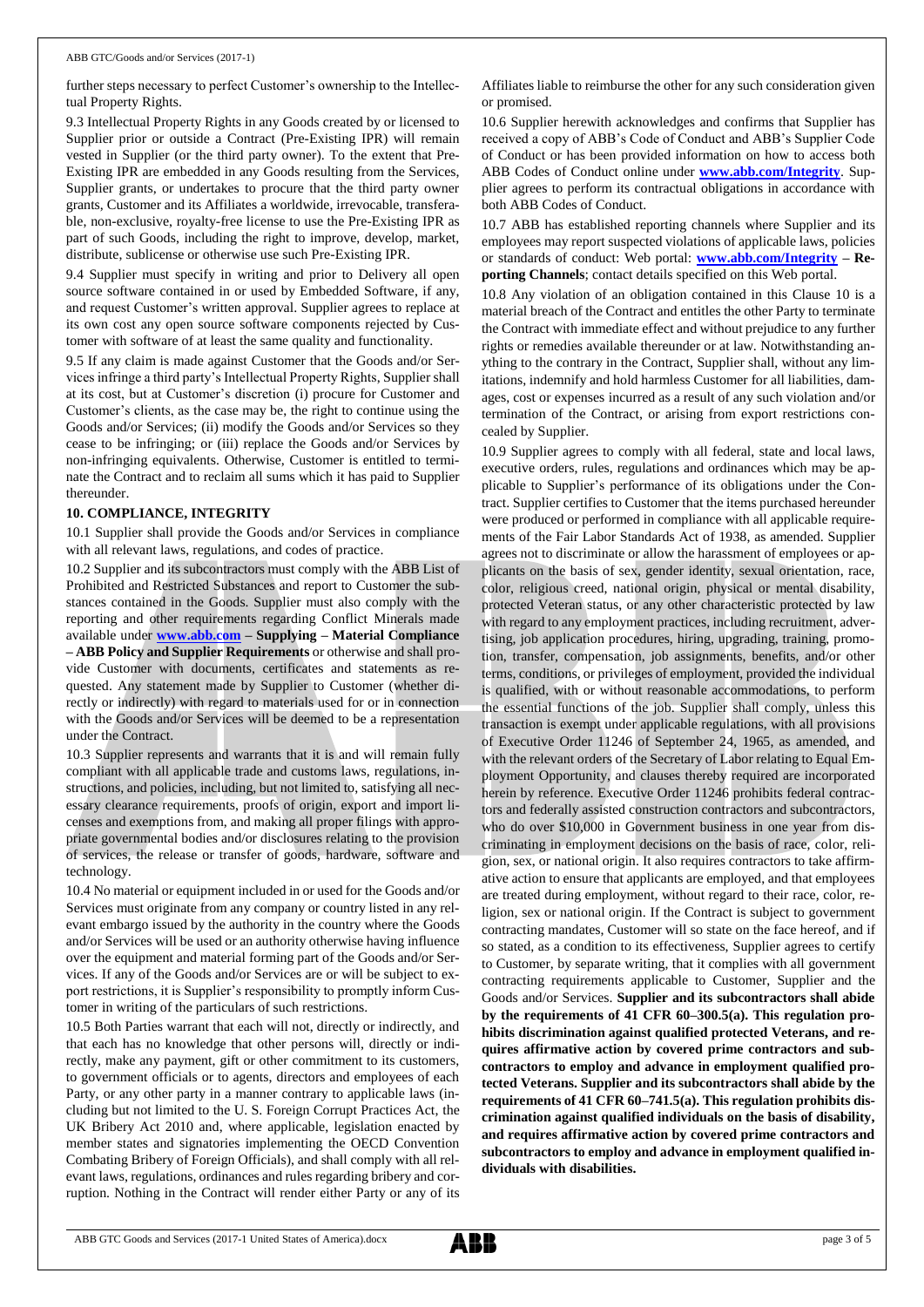10.10 Supplier will not discharge or in any other manner discriminate against employees or applicants because they have inquired about, discussed, or disclosed their own pay or the pay of another employee or applicant. However, employees who have access to the compensation information of other employees or applicants as a part of their essential job functions cannot disclose the pay of other employees or applicants to individuals who do not otherwise have access to compensation information, unless the disclosure is (a) in response to a formal complaint or charge, (b) in furtherance of an investigation, proceeding, hearing, or action, including an investigation conducted by the employer, or (c) consistent with Supplier's legal duty to furnish information.

10.11 Supplier shall notify Customer of all "hazardous materials" (as that term is defined in applicable federal, state and local statutes) and such other identification of materials used in the provision of Services or contained in the Goods as may be required by Customer from time to time, and provide any appropriate special handling instructions. Supplier shall furnish Customer with copies of all applicable "material safety data sheets" for such materials no later than the shipment date under the Contract.

# **11. CONFIDENTIALITY, DATA SECURITY, DATA PROTECTION**

11.1 Supplier shall keep in strict confidence all Customer Data and any other information concerning Customer's or its Affiliates' business, their products and/or their technologies which Supplier obtains in connection with the Goods and/or Services to be provided (whether before or after acceptance of the Contract). Supplier shall restrict disclosure of such confidential material to such of its employees, agents or subcontractors or other third parties as need to know the same for the purpose of the provision of the Goods and/or Services to Customer. Supplier shall ensure that such employees, agents, subcontractors or other third parties are subject to and comply with the same obligations of confidentiality as applicable to Supplier and will be liable for any unauthorized disclosures.

11.2 Supplier shall apply appropriate safeguards, adequate to the type of Customer Data to be protected, against the unauthorised access or disclosure of Customer Data and protect such Customer Data in accordance with the generally accepted standards of protection in the related industry, or in the same manner and to the same degree that it protects its own confidential and proprietary information – whichever standard is higher. Supplier may disclose confidential information to Permitted Additional Recipients (which means Supplier's authorised representatives, including auditors, counsels, consultants and advisors) provided always that (i) such information is disclosed on a strict need-to-know basis, and (ii) such Permitted Additional Recipients sign with Supplier a confidentiality agreement with terms substantially similar hereto or, where applicable, are required to comply with codes of professional conduct ensuring confidentiality of such information. Supplier shall comply with, and ensure that the Permitted Additional Recipients comply with, any security procedure, policy or standard provided to Supplier by Customer or any of its Affiliates from time to time, and in particular with the ABB Cyber Security Requirements for Suppliers as made available under **[www.abb.com/Supplying/Cybersecurity](http://www.abb.com/Supplying/Cybersecurity)**, or as otherwise set out in the Contract.

11.3 Supplier must not (i) use Customer Data for any other purposes than for providing the Goods and/or Services, or (ii) reproduce the Customer Data in whole or in part in any form except as may be required by the Contract, or (iii) disclose Customer Data to any third party, except to Permitted Additional Recipients or with the prior written consent of Customer.

11.4 Supplier shall install and update at its own cost adequate virus protection software and operating system security patches for all computers and software utilized in connection with providing the Goods and/or Services.

11.5 Supplier shall inform Customer without delay about suspicion of breaches of data security or other serious incidents or irregularities regarding any Customer Data.

11.6 Supplier agrees that Customer is allowed to provide any information received from Supplier to any Affiliate of Customer. Supplier shall obtain in advance all necessary approval or consent for Customer to provide such information to Customer's Affiliates if such information is confidential for any reason or subject to applicable data protection or privacy laws and regulations.

# **12. LIABILITY AND INDEMNITY**

12.1 Without prejudice to applicable mandatory law, Supplier shall, without any limitations, indemnify and hold harmless Customer for all liabilities, damages, cost, losses or expenses incurred by Customer as a result of Supplier's breach of the Contract. Supplier shall, without any limitations, indemnify and hold harmless Customer for any claim made by a third party against Customer in connection with the Goods and/or Services, including but without limitation to claims that such Goods and/or Services infringe a third party's Intellectual Property Rights. Upon Customer's request Supplier shall defend Customer against any third party claims.

12.2 Supplier is responsible for the control and management of all of its employees, suppliers and/or subcontractors, and it is responsible for their acts or omissions as if they were the acts or omissions of Supplier.

12.3 Supplier shall maintain in force, and upon request provide evidence of, adequate liability insurance and statutory worker's compensation/employer's liability insurance with reputable and financially sound insurers, which however will not relieve Supplier from any liability towards Customer. The insured amount cannot be considered as limitation of liability.

12.4 Customer reserves the right to set off any claims under a Contract against any amounts owed to Supplier.

## **13. TERMINATION**

13.1 Customer may terminate the Contract for convenience in whole or in part by giving Supplier thirty (30) calendar days written notice. In such event Customer shall pay to Supplier the value of the delivered but unpaid Goods and/or Services and proven direct cost reasonably incurred by Supplier for the undelivered Goods and/or Services, however in no event more than the price for the Goods and/or Services agreed under the Contract. No further compensation will be due to Supplier.

13.2 In the event of Supplier's breach of the Contract, Customer is entitled to terminate the Contract in accordance with Clause 8.4.

13.3 Customer may terminate the Contract with immediate effect by notice in writing in the event that (i) an interim order is applied for or made, or a voluntary arrangement approved, or a petition for a bankruptcy order is presented or a bankruptcy order is made against Supplier; or (ii) any circumstances arise which entitle the court or a creditor to appoint a receiver or administrator or to make a winding-up order; or (iii) other similar action is taken against or by Supplier by reason of its insolvency or in consequence of debt; or (iv) there is a change of control of Supplier.

13.4 Upon termination Supplier shall immediately and at Supplier's expense return to Customer all Customer property (including any Customer Data, documentation, and transfer of Intellectual Property Rights) then under Supplier's control and provide Customer with the complete documentation about the delivered Goods and/or Services.

## **14. FORCE MAJEURE**

14.1 Neither Party will be liable for any delay or failure to perform its obligations under a Contract if the delay or failure results from an event of Force Majeure. **Force Majeure** means an event that was not foreseeable by the affected Party at the time of execution of the Contract, is unavoidable and outside the reasonable control of the affected Party, provided that it cannot overcome such event despite all reasonable efforts, and that it provides notice to the other Party within five (5) calendar days from occurrence of the Force Majeure event.

14.2 If a Force Majeure event exceeds thirty (30) calendar days, either Party may terminate the Contract forthwith by written notice without liability. Each Party shall use reasonable efforts to minimise the effects of the Force Majeure event.